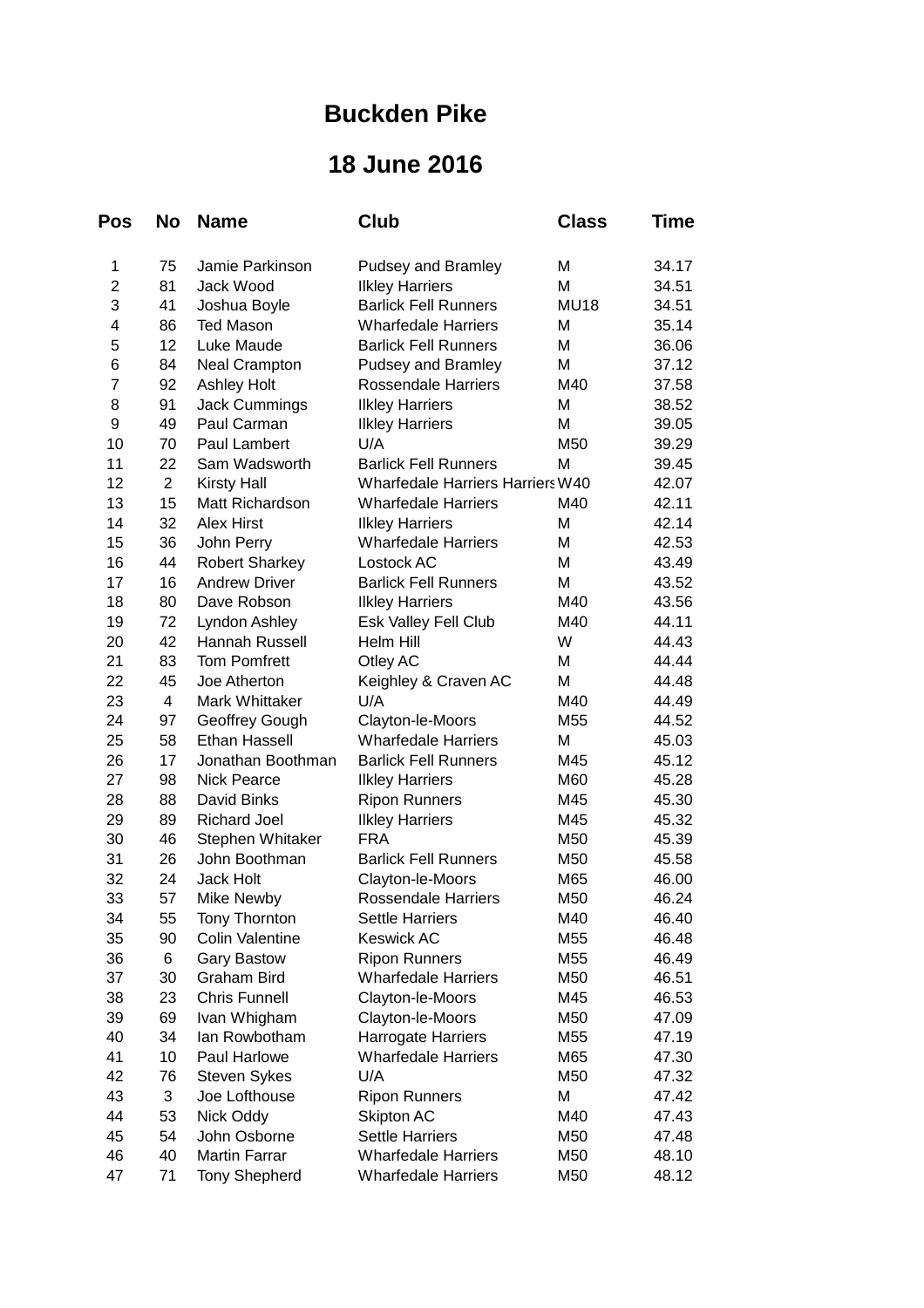| 48 | 29          | Nick Andralojc         | <b>Harrogate Harriers</b>               | M50 | 48.19   |
|----|-------------|------------------------|-----------------------------------------|-----|---------|
| 49 | 38          | Luke Appleyard         | <b>Wharfedale Harriers</b>              | M   | 48.25   |
| 50 | 11          | <b>Thod Gibson</b>     | <b>Wharfedale Harriers</b>              | M50 | 48.26   |
| 51 | 61          | Jean Powell            | <b>Wharfedale Harriers</b>              | W45 | 48.27   |
| 52 | 63          | <b>Tim Done</b>        | <b>Wharfedale Harriers</b>              | M50 | 48.42   |
| 53 | 28          | Michael Toman          | <b>Rossendale Harriers</b>              | M50 | 48.44   |
| 54 | 74          | Mickey Griffin         | <b>Wharfedale Harriers</b>              | M40 | 49.28   |
| 55 | 5           | Norman Bush            | <b>Ilkley Harriers</b>                  | M75 | 49.31   |
| 56 | 64          | Johnnie Watson         | Calder Valley FR                        | M40 | 49.45   |
| 57 | 82          | Mary Gibbons           | <b>Ilkley Harriers</b>                  | W   | 49.48   |
| 58 | 31          | <b>Martin Roberts</b>  | <b>Todmorden Harriers</b>               | M55 | 49.55   |
| 59 | 79          | <b>Matthew Hird</b>    | <b>Wharfedale Harriers</b>              | M   | 49.57   |
| 60 | $\mathbf 1$ | Rachel Lowther         | <b>Barlick Fell Runners</b>             | W40 | 50.27   |
| 61 | 78          | <b>Karl Rutins</b>     | <b>Skipton Cycling Club</b>             | M55 | 50.49   |
| 62 | 39          | Ian Smith              | <b>Bolton United Harriers</b>           | M60 | 51.00   |
| 63 | 47          | Jann Smith             | <b>Ilkley Harriers</b>                  | W45 | 51.09   |
| 64 | 77          | Pippa Barrett          | U/A                                     | W   | 51.25   |
| 65 | 33          | Dan Simmons            | <b>Harrogate Harriers</b>               | M55 | 51.44   |
| 66 | 48          | Jim Coldwell           | <b>Swaledale Runners</b>                | M40 | 51.58   |
| 67 | 20          | Mark Robb              | <b>Highland Hill Runners</b>            | M   | 52.02   |
| 68 | 62          | <b>Graham Arthur</b>   | <b>Highland Hill Runners</b>            | M65 | 52.10   |
| 69 | 18          | <b>Trevor Symonds</b>  | <b>FRA</b>                              | M60 | 52.27   |
| 70 | 67          | Mark Checkley          | Lostock AC                              | M50 | 52.30   |
| 71 | 43          | Andrew Russell         | Helm Hill                               | M50 | 52.37   |
| 72 | 14          | <b>Garry Schofield</b> | U/A                                     | M45 | 52.37   |
| 73 | 65          | Sarah Edwards          | <b>Ilkley Harriers</b>                  | W   | 52.43   |
| 74 | 93          | Peter Dugdale          | Clayton-le-Moors                        | M55 | 52.50   |
| 75 | 25          | Craig Child            | <b>Barlick Fell Runners</b>             | M45 | 53.10   |
| 76 | 8           | Len l'Anson            | <b>Borrowdale Fell Runners</b>          | M60 | 53.32   |
| 77 | 27          | Simon Childs           | <b>Harrogate Harriers</b>               | M50 | 54.01   |
| 78 | 37          | Peter Turner           | U/A                                     | M45 | 54.08   |
| 79 | 96          | Paul Elcock            | <b>Barlick Fell Runners</b>             | M40 | 54.13   |
| 80 | 85          | <b>Helen Miller</b>    | <b>York Knavesmire Harriers</b>         | W   | 54.59   |
| 81 | 21          | <b>Andrew Firth</b>    | Clayton-le-Moors                        | M55 | 55.19   |
| 82 | 73          | <b>Ged Futter</b>      | <b>Baildon Runners</b>                  | M40 | 55.30   |
| 83 | 56          | Andrew Graham          | Trawden AC                              | M40 | 55.33   |
| 84 | 35          | Linda Lord             | Clayton-le-Moors                        | W65 | 56.07   |
| 85 | 7           | Ken Robinson           | <b>Wharfedale Harriers Harriers M65</b> |     | 56.07   |
| 86 | 52          | <b>Stephen Batley</b>  | Skyrac AC                               | M65 | 56.32   |
| 87 | 87          | David Ritson           | <b>Ripon Runners</b>                    | M45 | 56.43   |
| 88 | 94          | Andrew Dugdale         | Clayton-le-Moors                        | M50 | 56.53   |
| 89 | 19          | Stefan Kollowski       | U/A                                     | M   | 58.32   |
| 90 | 9           | Peter Jackson          | U/A                                     | M65 | 58.36   |
| 91 | 50          | <b>Michael McInnes</b> | U/A                                     | M40 | 59.11   |
| 92 | 59          | <b>Claire Piper</b>    | <b>Highland Hill Runners</b>            | W45 | 59.55   |
| 93 | 66          | Paul Sessford          | Keighley & Craven AC                    | M45 | 1.01.04 |
| 94 | 68          | Steve Hunn             | Skipton AC                              | M55 | 1.01.52 |
| 95 | 51          | Sue Morley             | Knaresborough Striders                  | W60 | 1.02.08 |
| 96 | 95          | Nichola Dugdale        | Clayton-le-Moors                        | W55 | 1.02.33 |
| 97 | 13          | Mark Walton            | TV Tiefenbronn                          | M55 | 1.02.36 |
| 98 | 60          | Jenny Henderson        | <b>Highland Hill Runners</b>            | W40 | 1.04.49 |
|    |             |                        |                                         |     |         |

## **Teams**

**Men**